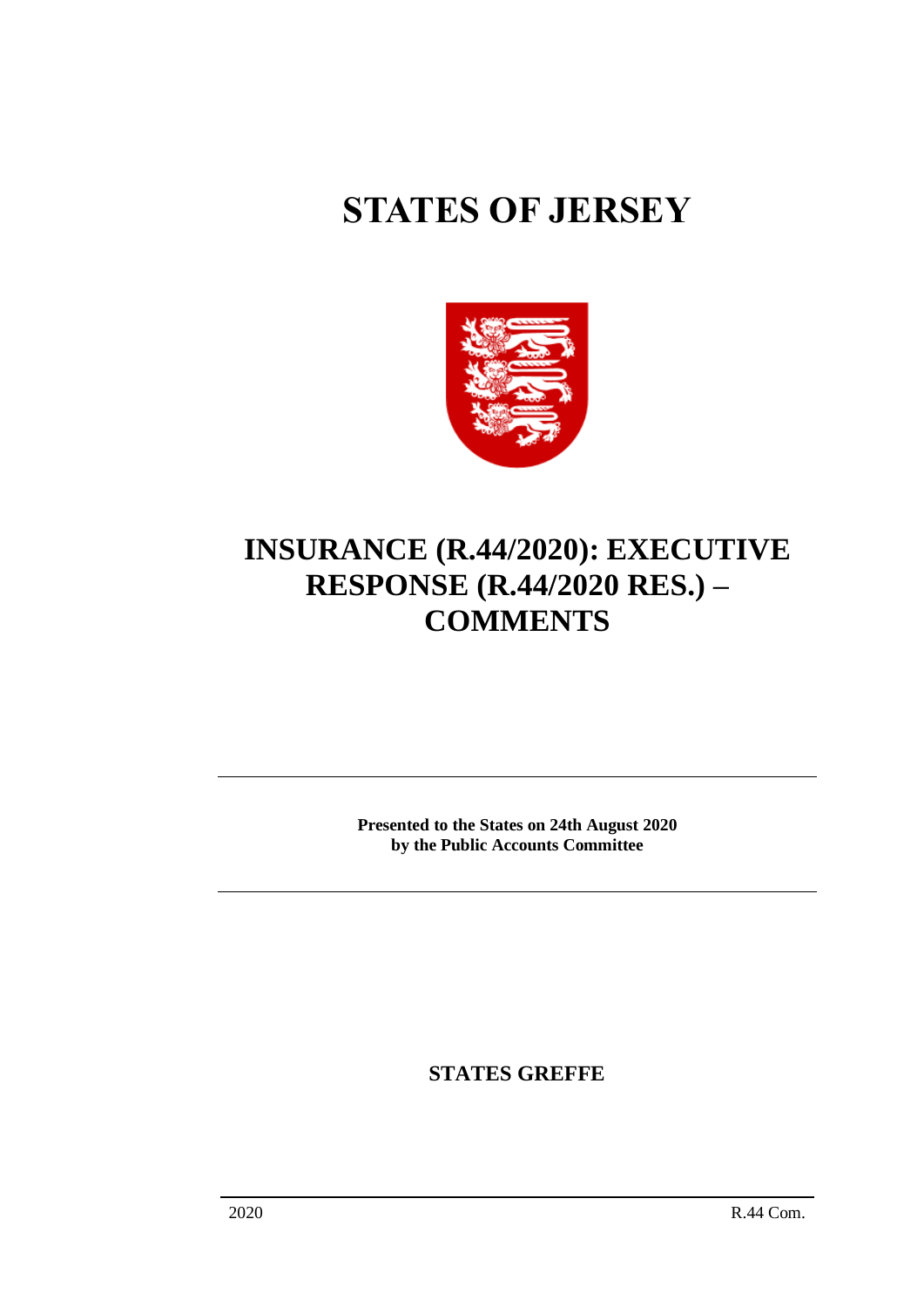### **COMMENTS**

#### **Foreword**

In accordance with paragraphs 64-66 of th[e Code of Practice](https://statesassembly.gov.je/sitecollectiondocuments/pacengagementcode.pdf) for engagement between 'Scrutiny Panels and the Public Accounts Committee' and 'the Executive', the Public Accounts Committee (PAC) presents comments on the [Executive Response](https://statesassembly.gov.je/assemblyreports/2020/r.44-2020res.pdf) to the Comptroller and Auditor General's (C&AG[\) Report on Insurance.](https://www.jerseyauditoffice.je/wp-content/uploads/2020/04/CAG-Report-Insurance-27.04.2020.pdf)

#### **Background**

The Comptroller and Auditor General's (C&AG) [Report on Insurance](https://www.jerseyauditoffice.je/wp-content/uploads/2020/04/CAG-Report-Insurance-27.04.2020.pdf) was published in April 2020, and evaluated the use of enforcement powers across a number of functions within the Government of Jersey, including planning and building control. The review did not account for the impact of the COVID-19 pandemic because it had commenced prior to it. The [Executive](https://statesassembly.gov.je/assemblyreports/2020/r.44-2020res.pdf)  [Response](https://statesassembly.gov.je/assemblyreports/2020/r.44-2020res.pdf) to the C&AG's Report, was issued jointly by the Chief Executive and Director General for Treasury and Exchequer and was received by the Public Accounts Committee (PAC) on 30th June 2020 and presented to the States and published shortly thereafter. The PAC acknowledges that COVID-19 will impact the insurance market, and thereby impact the analysis undertaken in these reviews.

The PAC supports improving the Government of Jersey's governance and oversight of the States' insurance arrangements and the development of a robust or systematic approach for identifying existing and emerging insurable risks and is in agreement with the C&AG's recommendations. Although all of the recommendations contained in the C&AG's report were accepted, and the PAC is broadly supportive of the action plan contained in the [Executive](https://statesassembly.gov.je/assemblyreports/2020/r.44-2020res.pdf)  [Response,](https://statesassembly.gov.je/assemblyreports/2020/r.44-2020res.pdf) the PAC seeks assurance from the Executive that the recommendations will be implemented in a timely and robust manner. It sets out its comments below:

#### **C&AG Findings and Recommendations**

The C&AG found that there had been little governance oversight of the States' insurance arrangements. The Risk and Audit Committee does not consider insurance issues and there has been no separate insurance board, committee or equivalent to consider strategic and key operational issues. The States does not have a robust or systematic approach for identifying existing and emerging insurable risks even though officers are aware of some important areas where insurance cover is not fully in place. The C&AG noted that the States' arrangements for procuring insurance had fallen short of best practice, and, in contrast to the good practice information available for claims made against the Minister for Health and Social Services, the States has poor management information on past and current insurance claims. The C&AG also found that the mechanism for recharging contributions to departments does not provide any financial incentive for departments to improve their risk management arrangements or seek to reduce the number or financial impact of their claims.

To address these issues, the C&AG recommended that the States should consider the role of the Risk and Audit Committee in respect of oversight of insurance. This might include, for example, a review of the Insurance Strategy and Improvement Plan, receiving an annual insurance report and gaining assurance that appropriate insurance arrangements are in place for key risks. She also recommended that dates should be agreed for addressing the actions set out in the Insurance Strategy and Improvement Plan and that there are sufficient resources in place to deliver and implement it.

The C&AG further recommended that the Insurance Strategy and Improvement Plan should be reviewed and updated and that a policy should be implemented to determine at what level the funding of the Insurance Fund should be maintained. For example, this might set out whether the funding level should be at 'best estimate' or whether allowance should be made for a 'buffer',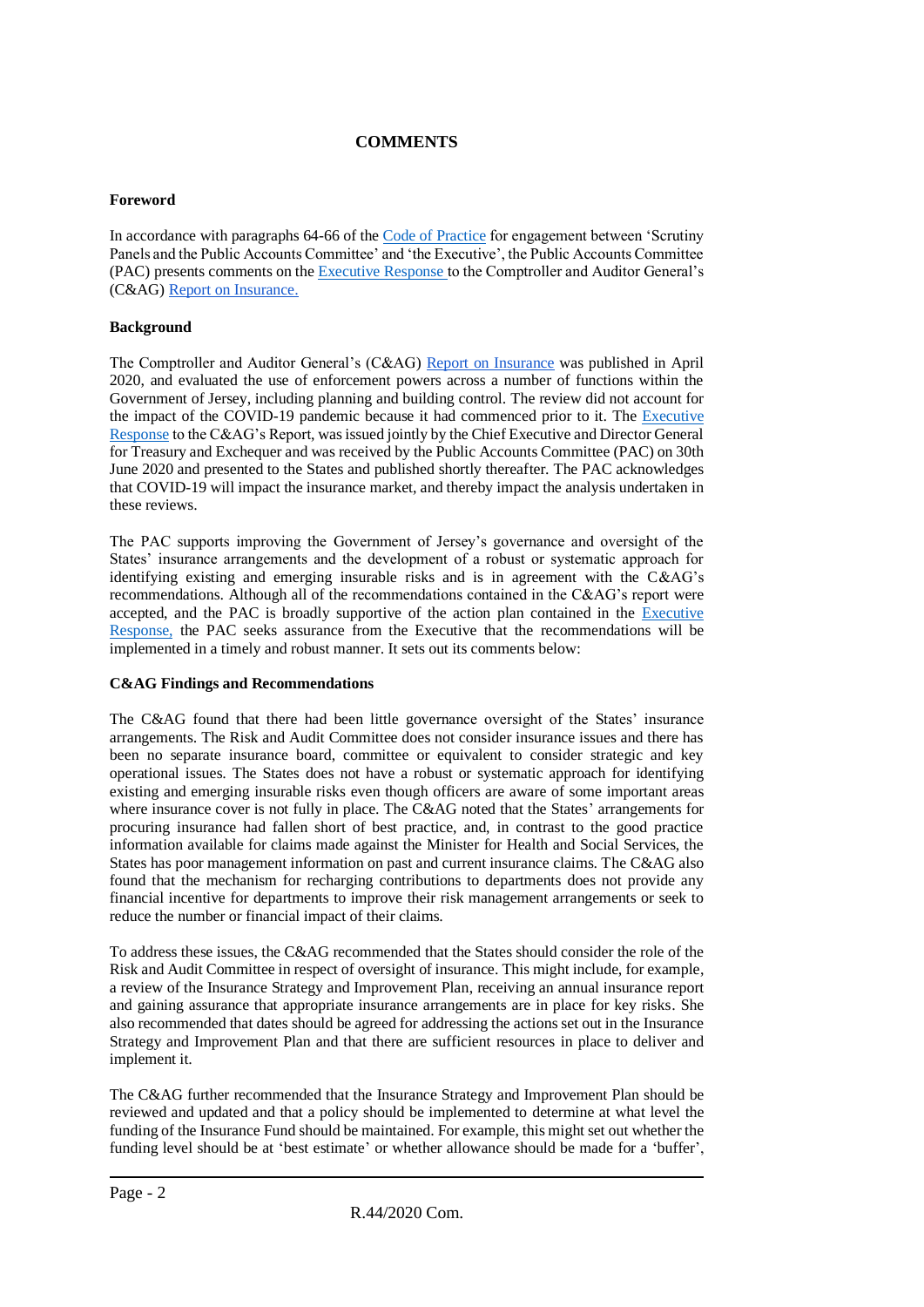and if a buffer were required, at what level of confidence. She also advised that responsibilities, service levels and monitoring arrangements for insurance with Specified Organisations should be agreed.

#### **Executive Response**

In their summary response, the Chief Executive and the Treasurer noted that many of the C&AG's recommendations and improvements had previously been highlighted as part of an internal review that reported to the Executive Leadership Team in February 2020, with those not identified having been included in an updated Insurance Improvement Strategy and Plan. The Executive Response further confirmed that a review of the resources required to undertake the work required to deliver the insurance service, will be undertaken as part of a response to the C&AG's report.

The PAC notes that the revised Insurance Strategy and Improvement Plan will be approved by the Executive Leadership Team and Council of Ministers, and requests copies of both. The PAC would request that both the Committee and the C&AG are notified when the Strategy and Improvement Plan are reviewed and updated so as to interpedently track the changes made.

The Executive agreed that the use of the Risk and Audit Committee to review the Annual Insurance strategy and provide a border monitoring role for insurance management, "makes sense in the light of its wider remit". Although it advised that there have been a number of officer forums established to consider insurance matters during 2019-20, it accepted that the terms of reference of these groups and their scope could be better defined. It confirmed that a February 2020 presentation on insurance matters for Treasury's internal training programme had been developed, having built upon People Services collaboration, with a broader insurance communications strategy to be developed.

The Executive Response confirmed that a review of departmental risk registers had already begun, with the aim to better identify potentially insurable risks. An amendment to the Public Finances Manual for Major Projects would be proposed, to ensure that insurance matters are identified and dealt with early on in any major project. A review of the lessons to be learned from the re-tender of the general insurance policies during summer 2019 and the medical malpractice re-tender had also started, with a report available in the near future. The Executive also advised that regular reports were being produced for senior management on medical malpractice claims but acknowledged that reports for general insurance claims could be analysed more effectively.

The PAC is pleased to note that the Government has committed to a systematic approach to identifying and documenting existing and insurable risks. It is also pleased to note the commitment to amending procedures for major projects in the Public Finances Manual to ensure that insurance matters are considered at an early point in all major projects. The Committee noted that one of the recommendations in the C&AG's Report was to ensure exemptions from the procurement requirements set out in the Public Finances Manual are obtained in a timely manner. Where an exemption is not obtained before the start of a contract or date of renewal or extension, this should be declared as a breach.

The PAC is pleased to note that the Government will move to ensure compliance with the Public Finances Manual will be factored into the project plans for renewal and retendering of all insurance contracts. However, the PAC must express surprise that this policy was not already in place. The PAC would like to note that it expects that these amendments will be tracked to identify areas of future improvement.

The PAC welcomes the decision to release a policy statement on the level of funding required within the Insurance Fund. However, the Committee is hopeful that this will form part of a larger policy strategy towards the Government's use of insurance, and that this statement will be